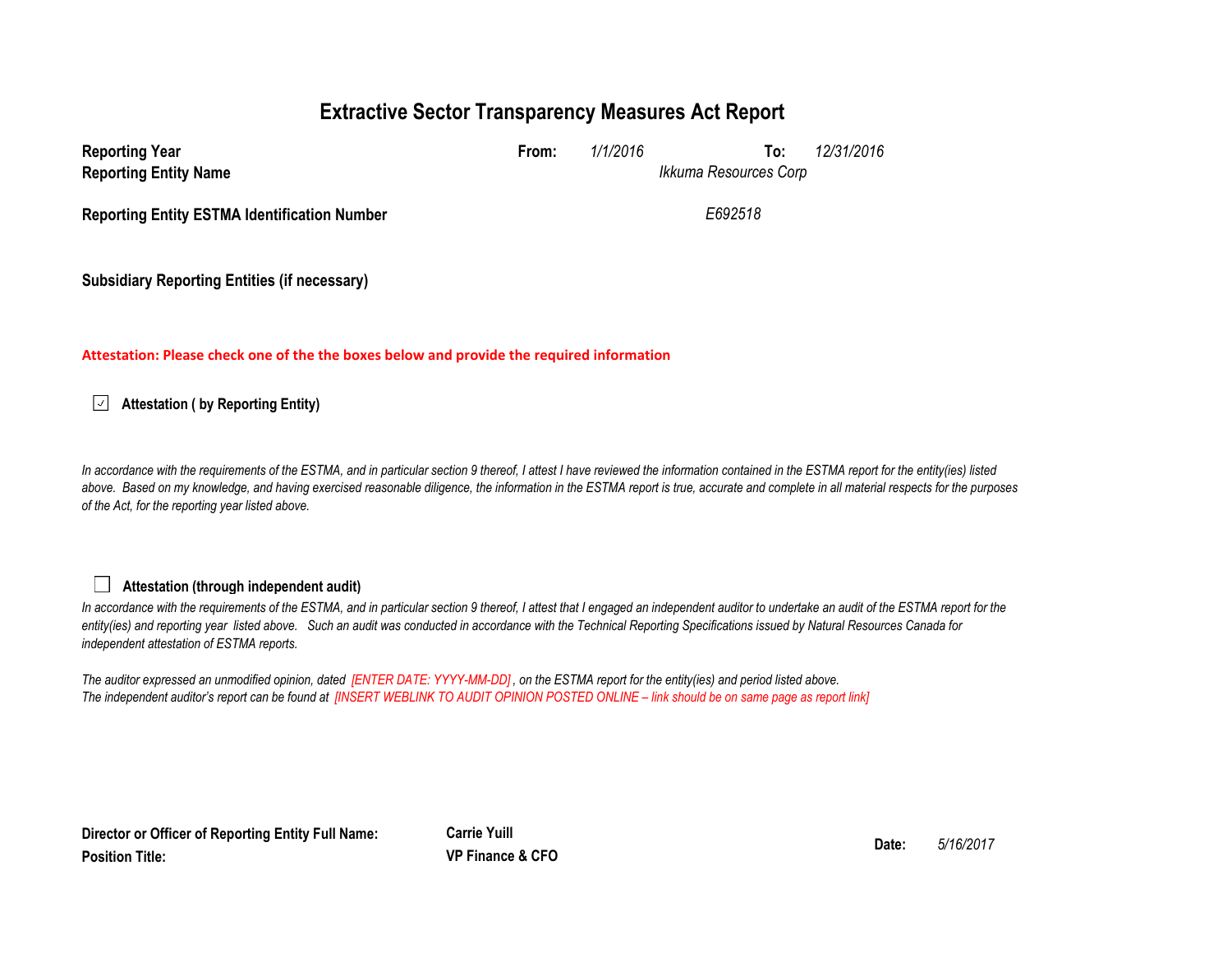### **Extractive Sector Transparency Measures Act - Annual Report**

| <b>Reporting Year</b><br><b>Reporting Entity Name</b>  | 1/1/2016<br>From:<br>Ikkuma Resources Corp | To: | 12/31/2016 |
|--------------------------------------------------------|--------------------------------------------|-----|------------|
| <b>Reporting Entity ESTMA Identification</b><br>Number | E692518                                    |     |            |

#### **Subsidiary Reporting Entities (if necessary**)<br>necessary)

| <b>Payments by Payee</b> |                                                  |              |                      |         |                                   |  |                          |                                               |                            |                                                                                                                     |
|--------------------------|--------------------------------------------------|--------------|----------------------|---------|-----------------------------------|--|--------------------------|-----------------------------------------------|----------------------------|---------------------------------------------------------------------------------------------------------------------|
| <b>Country</b>           | <b>Payee Name</b>                                | <b>Taxes</b> | Royalties            | Fees    | Production<br><b>Entitlements</b> |  | <b>Bonuses</b> Dividends | Infrastructure Improvement<br><b>Payments</b> | Total Amount paid to Payee | <b>Notes</b>                                                                                                        |
| Canada                   | Government of Alberta                            |              | \$1,750,000          | 550,000 |                                   |  |                          |                                               |                            | 2,300,000 Includes payments made to the Alberta Energy Regulator,<br>Government of Alberta and Minister of Finance. |
| Canada                   | Municipal District of Greenview No. 16 (Alberta) | 910,000      |                      |         |                                   |  |                          |                                               |                            | 910,000 Property Taxes                                                                                              |
| Canada                   | Government of British Columbia                   |              | 470,000              |         |                                   |  |                          |                                               |                            | 470,000 Includes payments made to Minister of Finance for British<br>Columbia and Minister of Energy and Mines.     |
| <b>TOTAL</b>             |                                                  |              | 910,000 \$ 2,220,000 | 550,000 |                                   |  |                          |                                               | 3,680,000                  |                                                                                                                     |